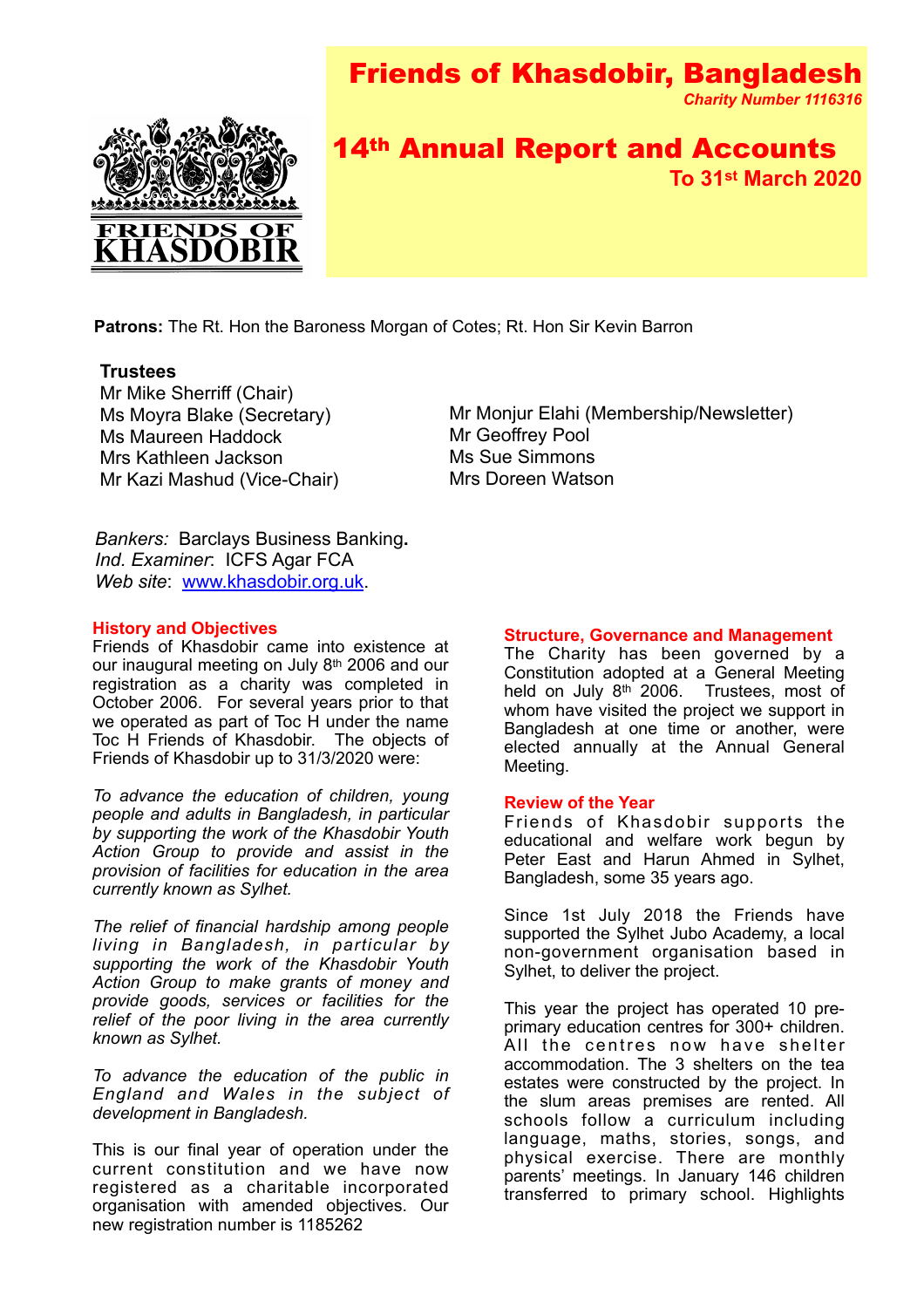*Continued from page 1*

during the year included distribution of teddy bears made and donated in the UK and puppet shows from the Bangladeshi volunteer team Jolputul.

40 young people attend the sewing classes, learning skills that they can use to earn an income. Sylhet Jubo Academy now employs a computer trainer and provide training in computer basics, graphics and website design to 40 young people. Student design competitions included and ID card and visiting card for the Friends of Khasdobir treasurer. The hope is that with their new skills the students should be able to respond to the international demand for freelance ICT workers.

The Project provides monthly allowances to 80 widows, some of whom are now taking part in sewing training.

A new initiative has been the recruitment of two outreach workers, who encourage the children of the poorest families to attend our schools and assist families with other health and education related problems. They have helped many families to obtain birth certificates for their children. They have also assessed the needs of children with disabilities, encouraging them to access specialist provision and in some cases to benefit from devices to assist mobility, funded by the project.

At the beginning of March two of our trustees, Phil and Doreen Watson, visited the project. They went to all 10 schools and the sewing and computer workshops. They attended the distribution of widow's allowances and took part in outreach sessions and follow up visits to previous sewing class students. Reporting to the trustees they said that the transformation of the schools over the past 18 months has been remarkable and were especially impressed with the outreach work, noting that this was something we may wish to expand in future. Our chairperson also spent several months with the project in 2019/20.

It is the intention of Friends of Khasdobir to fund the Sylhet Jubo Academy for the next 2 years to deliver the project, continuing to give emphasis to reaching the most vulnerable people living in the area. We may need to

2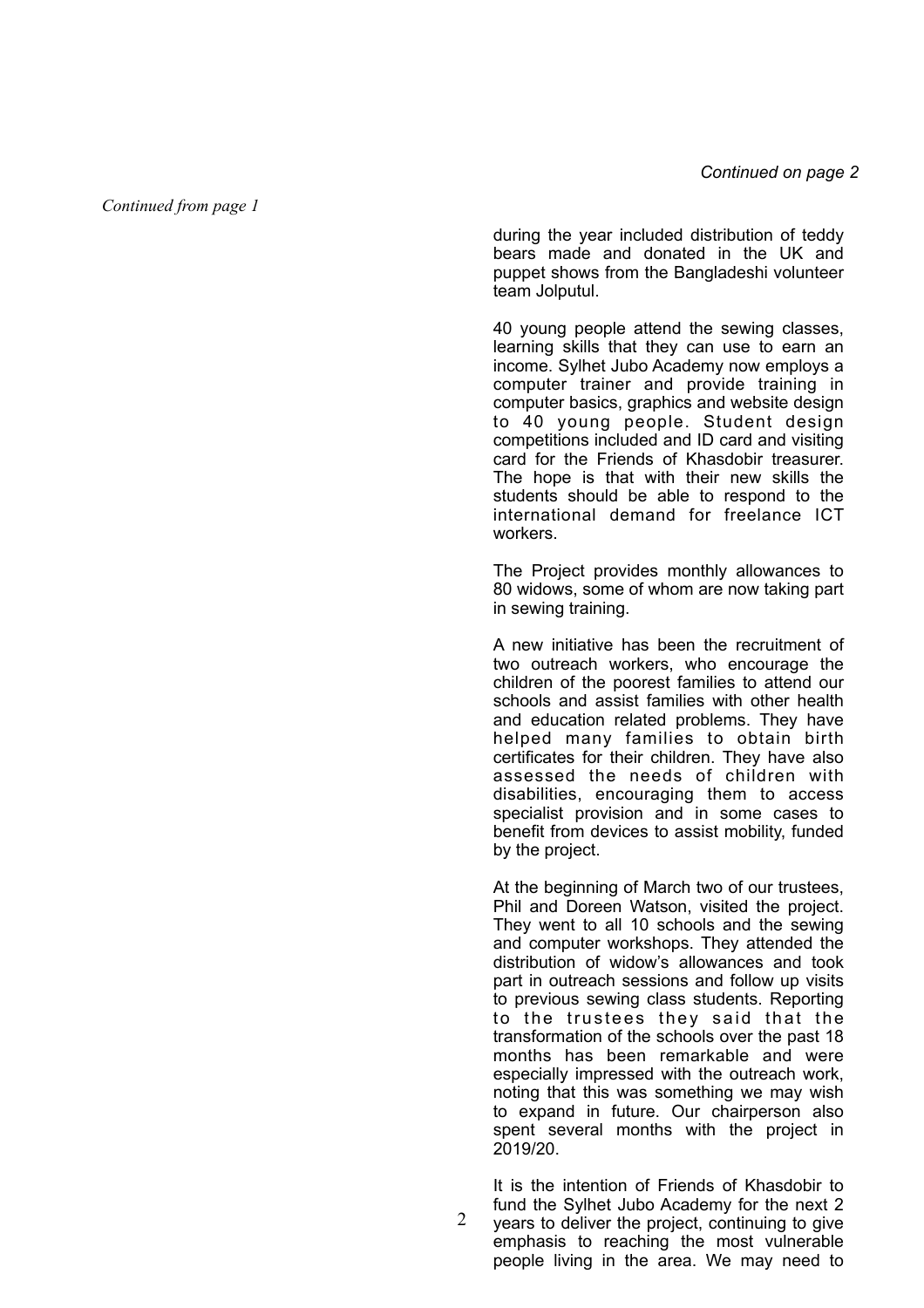adapt our work and priorities to take account of the impact of the corona virus on the community we support. We have already planned an initial emergency response to the situation, with our partners Sylhet Jubo Academy.

This year there has been a decrease in our fundraising and fundraising is likely to be  $\epsilon$  Continued from nage 2

the problems faced by poor people in Bangladesh. The Trustees are confident that they provide public benefit. The annual sponsored sponsored and the annual sponsored  $\sim$ 

> supporters to consider how they may assist us with this important work.

For more news and pictures do please visit our website: with a regular  $\sim$ 

newsletter. We have a new leafletter. We have a new leafletter information of the second information of the se www.khasdobir.org.uk

Thank you to everyone who has donated to

us and supported us during the past year. We look forward to your support during the coming year to make a real difference to the lives of people living in need in the Khasdobir area, and continuing the work begun by Peter East and Harun Ahmed many years ago.

## **Risk Assessment**

The Trustees have considered the risks to which they may be exposed and have policies in place to manage these.

## **Public Benefit**

The Trustees confirm that due regard has been given to the Charity Commissioners' guidance on public benefit. The work in Bangladesh, which we support, assists the very poorest people in the area without charge. Through the newsletter sent to donors and through fundraising meals and presentations to supporters Friends of Khasdobir educates citizens of the UK about



*you will attend, and we will then send you the link and password details to join the meeting.*

*khasdobir@btinternet.com*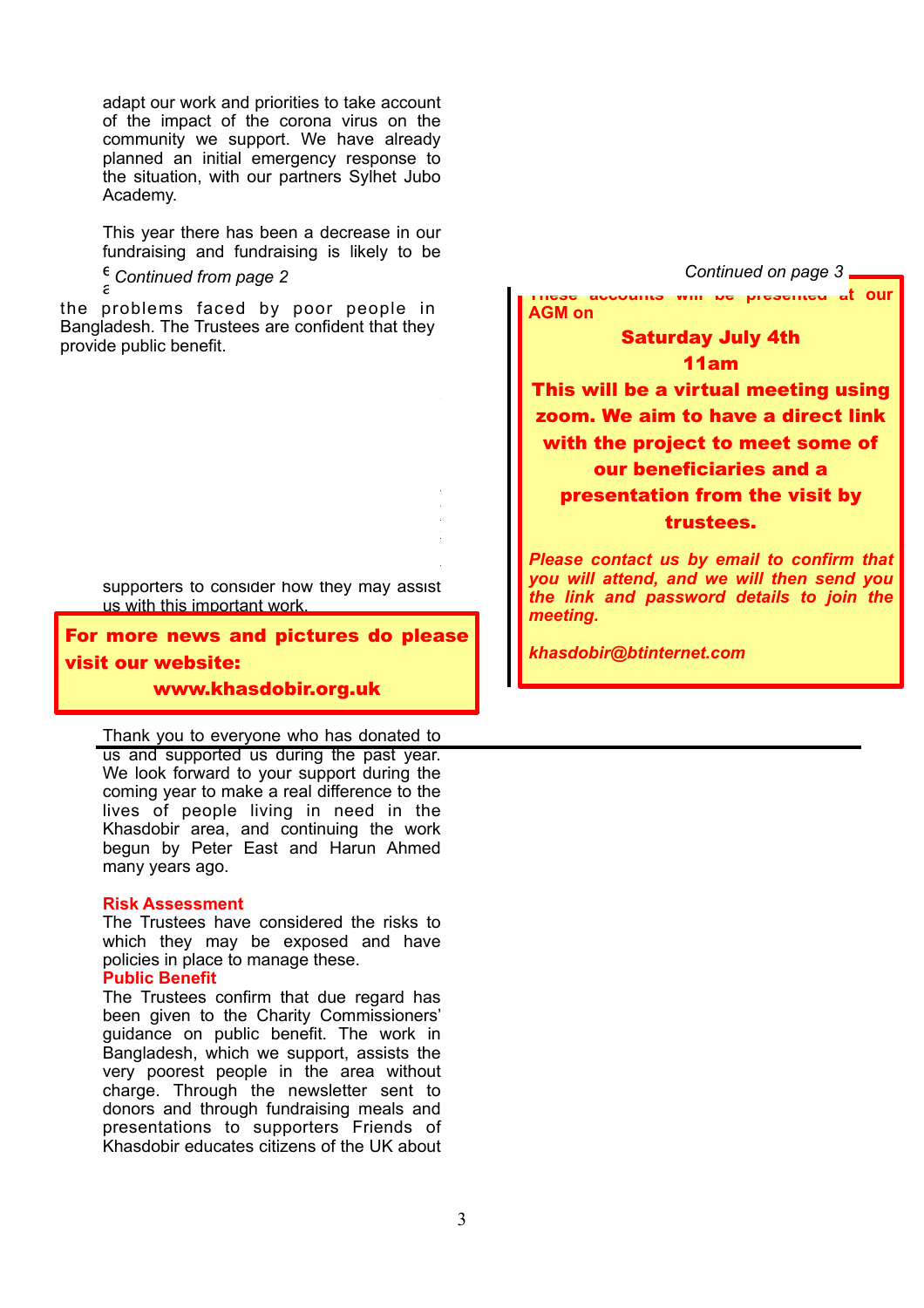## **Independent Examiner's Report to the Trustees on the approved financial statement of Friends of Khasdobir, Bangladesh (on Page 4)**

I report on the accounts of Friends of Khasdobir, Bangladesh, to 31st March 2020 **Respective responsibilities of Trustees and Examiner**

As the charity's trustees you are responsible for the preparation of the accounts, you consider that the audit requirement of section 144(2) of the Charities Act 2011 (the Act) does not apply and that an independent examination is needed. It is my responsibility to examine the accounts under section 145 of the Act, to follow the procedures laid down in the General Directions given by the Charity Commission under section 145(5)(b) of the Act, and to state whether particular matters have come to my attention.

## **Basis of Independent Examiner's Statement**

My examination was carried out in accordance with the general Directions given by the Charity Commission. An examination includes a review of the accounting records kept by the charity and a comparison of the accounts presented with those records. It also includes consideration of any unusual items or disclosures in the accounts, and seeking explanations from you as trustees concerning any such matters. The procedures undertaken do not provide all the evidence that would be required in an audit and consequently no opinion is given as to whether the accounts present a "true and fair view" and the report is limited to those matters set out in the statement below

In connection with my examination, no matter has come to my attention:

- (i) which gives me reasonable cause to believe that in any material respect the requirements:
	- to keep proper accounting records in accordance with section 130 of the Act; and
	- to prepare accounts which accord with the accounting records and to comply with the accounting requirements of the Act

have not been met; or

(ii)to which, in my opinion, attention should be drawn in order to enable a proper understanding of the accounts to be reached.

## **ICFS Agar FCA Robert Whowell & Partners CHARTERED ACCOUNTANTS AND STATUTORY AUDITORS**